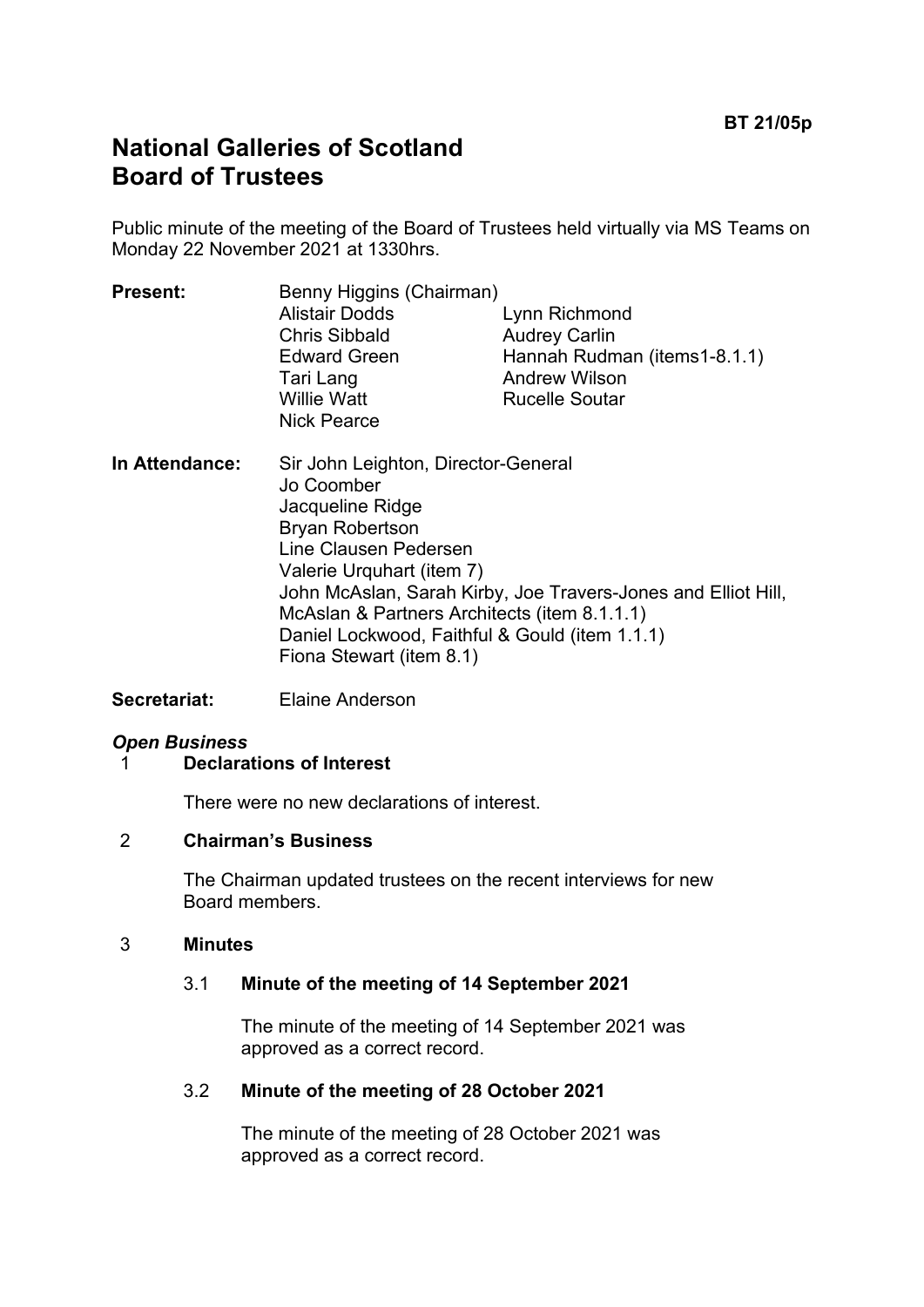#### 4 **Matters Arising**

There were no matters arising.

# *Reserved Business*

#### 5 **Director-General's Report**

*Redacted.*

#### *Open Business*

#### 6 **Reports**

#### 6.1 **Public Engagement Quarterly Report**

Ms Coomber updated trustees on recent learning activities. A new permanent playscape was being developed, designed by the artist Tessa Lynch.

Thanks to the strong programme, there had been good media coverage over the last two months.

The visitor pattern had changed significantly, with a strong move towards walk-ins rather than pre-booked tickets.

Ms Lang sought an update on whether the vaccination passport scheme was likely to be rolled out to museums and galleries. NGS had fed back to Scottish Government that the Covid risk was not high in museum spaces. If the scheme was rolled out to the sector, the implications would have a significant effect on visitor numbers and resultant costs on NGS's operations.

Mr Watt asked for reaction to the mystery shopper visits, noting that one piece of feedback had been particularly poor. Ms Coomber explained that the mystery shops had been carried out by families this time, therefore the insights had been different from previous visits. There was a clear opportunity to change things and improve family visits going forward.

Ms Coomber noted some of the negative feedback from the mystery shopper visits, some of which were already being addressed.

#### 6.2 **Chief Operating Officer's Report**

Mr Robertson noted that all staff who could work from home were still doing so. This would continue until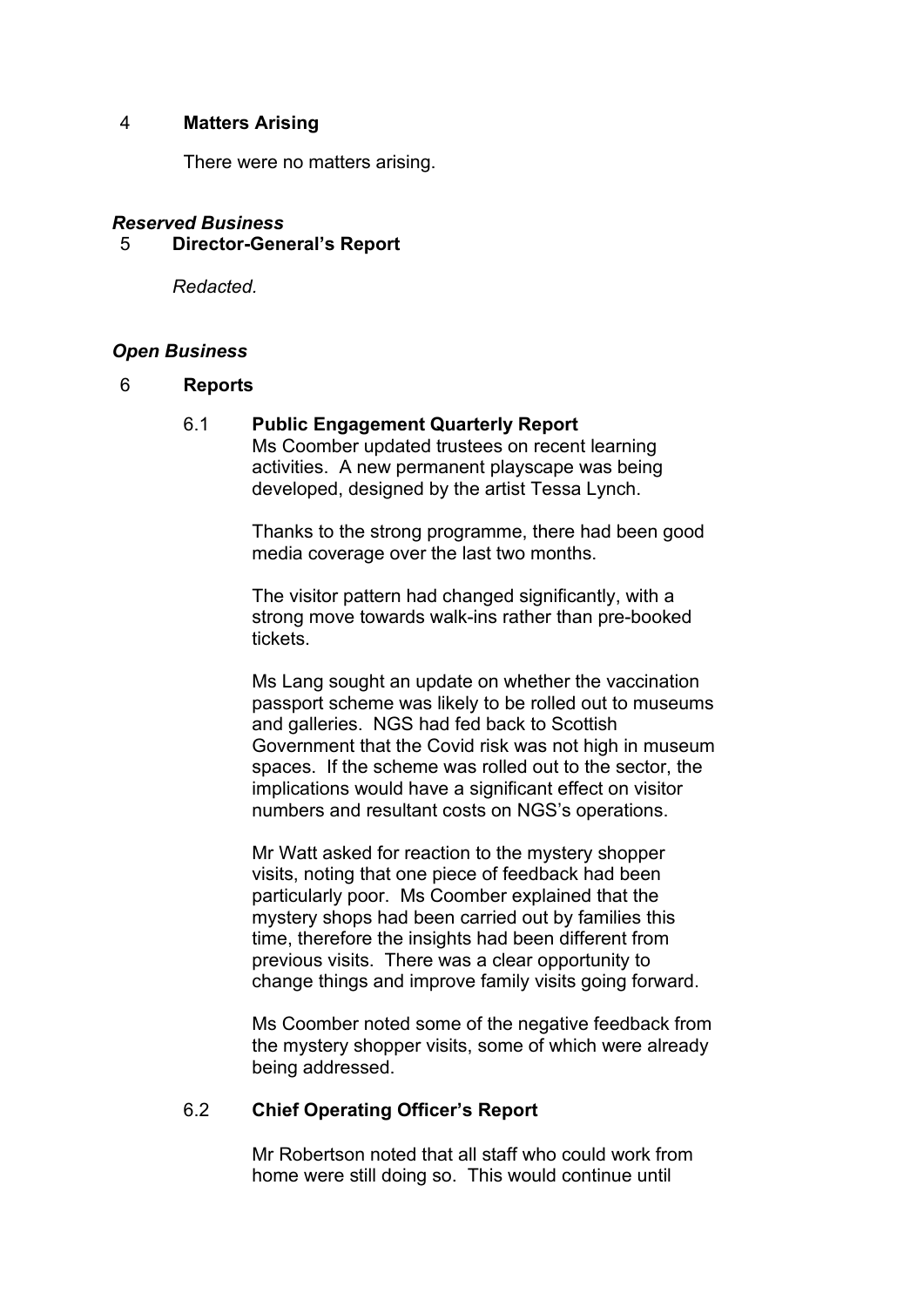Scottish Government guidelines changed.

A laptop had been provided for all staff working from home. Additional equipment was required however for the planned blended working model which would enable staff to work both at home and in the office.

The new Director of Operations had been reviewing the way in which we operate security and visitor services, seeking improvements to shift patterns and the visitor experience.

The five-year capital investment plan was under development and the Environmental Response Plan was now in place.

Mr Robertson updated trustees on the application for Cyber Essentials accreditation. There had been a small number of fails identified, which were in the process of being remedied. It was planned to re-apply in the coming weeks. There had been significant improvements in cyber security in recent months and much work carried out to mitigate security threats. A five-year plan was in place to develop IT systems.

Ms Rudman passed on the trustees' thanks to the IT team for the fantastic work already carried out, querying whether there had been any phishing tests sent out to colleagues recently. Mr Robertson noted that one of the recent security breaches had in fact been through a phishing attack.

The Chairman asked if there was a formal forum in the sector for information sharing in relation to cyber security. Mr Robertson noted that the government had a strong forum through which intel was shared. Mr Robertson noted that the Head of IT had prepared a briefing note on the recent SEPA cyber attack and a response plan was being developed to establish key learnings for NGS.

#### 6.3 **Collection & Research**

Ms Clausen Pedersen outlined some key points from the paper and highlighted some recent acquisitions. There had been much activity in the team, including some learning & engagement activity relating to the SNG project.

The Conservation team has been working on four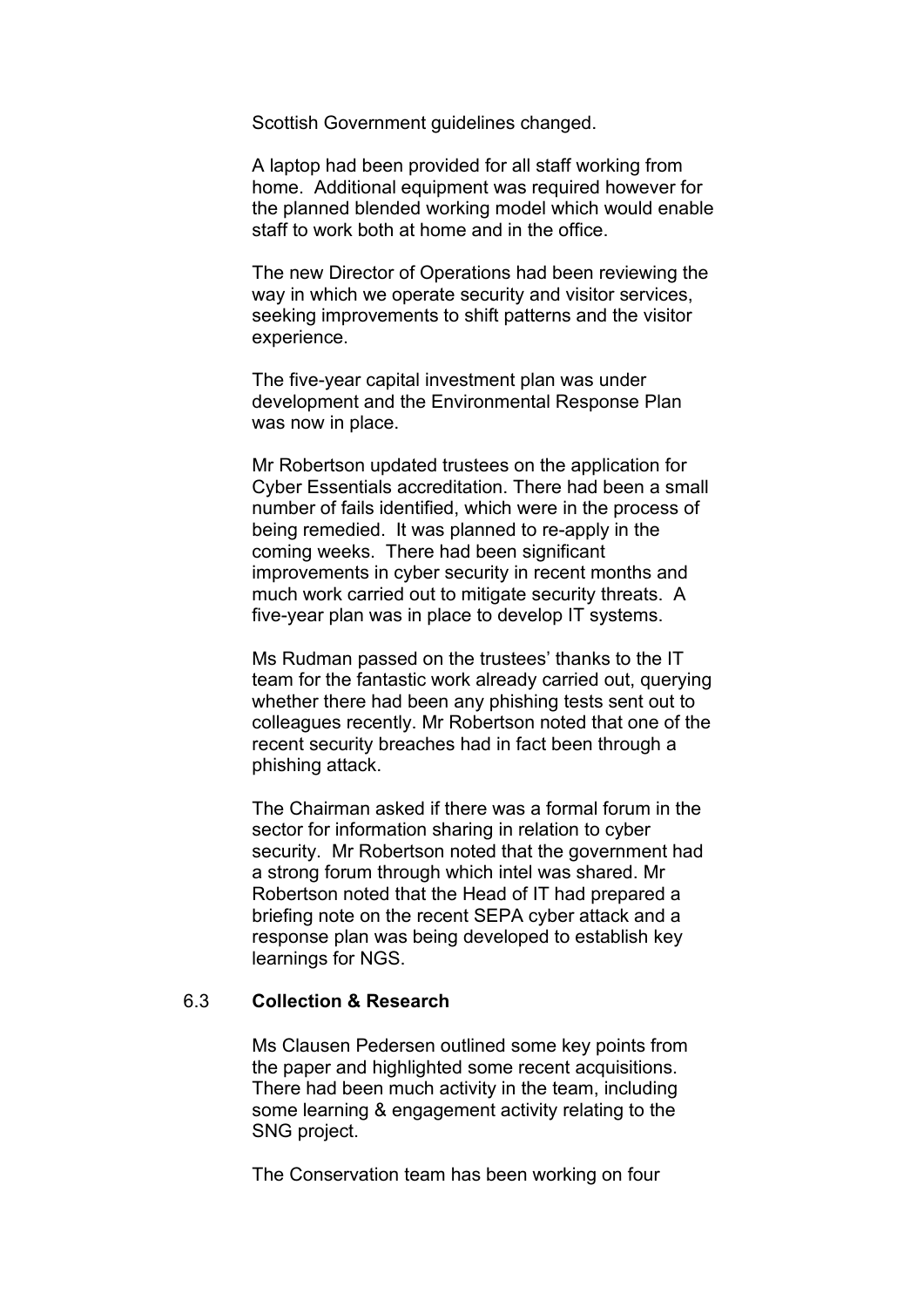Phoebe Anna Traquair tapestries, modifying the frames to better support the works.

Ms Clausen Pedersen was asked to reflect on her time in post so far, noting that the mood across the team was positive.

# 6.3.1 **New Acquisitions for Approval**

The requests for approval were noted and approved (listed below). Retrospective approval was given for the purchase of *Untitled* by Yoyoi Kusama, for which approval had been given outwith the meeting cycle on behalf of the trustees by the Chairman.

- *Untitled*, c1965 by Yoyoi Kusama
- *Wise Women* by Tessa Lynch
- Lipstick by Lucy McKenzie
- *'Red Red',* A portrait of the poet Jackie Kay by Clae Eastgate
- Series of four photographs by Edyta Majewska
- Series of photographs by Kirsty Mackay
- Series of photographs by Craig Waddell
- *Bethlehem* by Sir David Wilkie
- *Labour of Love* by Michael Youds (Gift from the artist, who is a member of staff)
- *The Body Presumes Again and Again*  by Karla Black (gift from the artist)
- *East Kilbride photographs* by Sylvia Grace Borda

The following Artist Rooms gifts were approved with thanks:

All by Jenny Holzer:

• The Beauty Worshipped, 2017